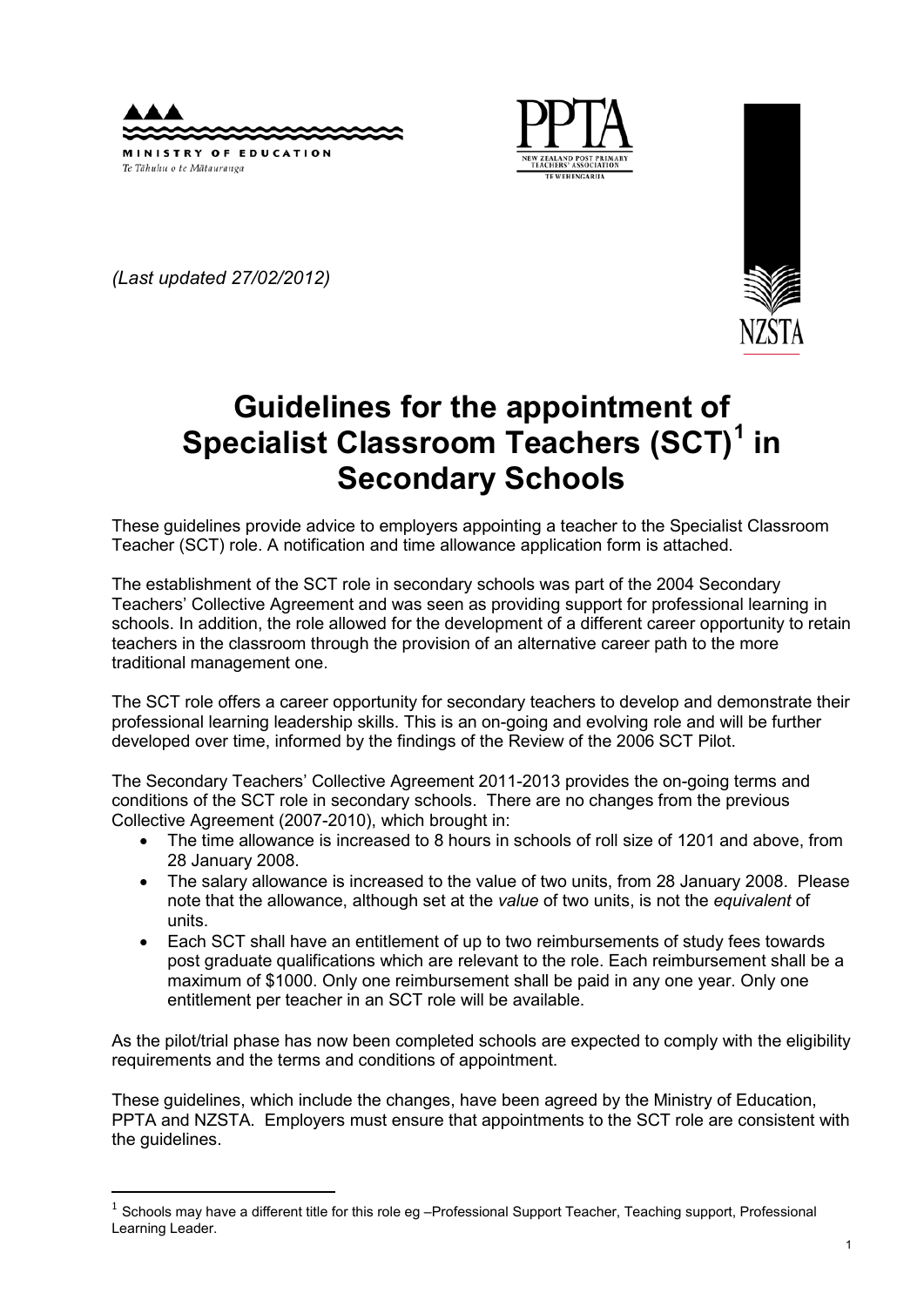# *Aims and Objectives of the SCT Role*

The PPTA, NZSTA and the Ministry of Education agree that a fundamental goal of education policy is to contribute to high education outcomes for all students. There is also recognition of a range of characteristics of quality teaching that are effective in producing improved learning outcomes for all students, especially those most at risk of underachievement.

The aim of the SCT role is to contribute to the enhancement of such quality teaching practices in all schools by providing support for the professional growth of other teachers in the school. This could be through:

- Supporting and assisting beginning teachers to develop and demonstrate effective teaching practices;
- Supporting and assisting beginning teachers to maintain a purposeful learning environment that engages students;
- Supporting and assisting other teachers in the school with effective teaching practices and maintaining a purposeful learning environment that engages students;
- Supporting and assisting teachers to expand their knowledge, skills and attributes to increase teaching effectiveness;
- Encouraging collaborative, reflective and shared practice
- Providing leadership in school wide professional learning and development.

Implementation of the SCT role in schools has seen a wide range of support provided to teachers: coaching, mentoring, leading mentoring programmes, leading professional learning groups, providing professional reading and leading discussion groups, developing reflective practice, classroom observations/support, supporting beginning teachers, developing classroom management strategies, leading professional learning programmes in the school, facilitating and supporting professional learning communities.

# *Background*

As part of the 2004 settlement of the Secondary Teachers' Collective Agreement (STCA), the parties agreed to establish a new role in secondary schools – referenced as Specialist Classroom Teacher (SCT) in the Agreement.

The establishment of this role came from a recommendation made by the Ministerial Taskforce on Secondary Remuneration (2003) that a broader range of career pathways be developed to offer more attractive career prospects to teachers. Having a wider range of career opportunities available is expected to aid in the recruitment of graduates and assist in the retention of experienced teachers who wish to focus on professional teaching practice. The SCT role was identified as one from which all schools could benefit.

The review of the SCT pilot year has been completed. A copy of the summary version of the review was sent to all schools in mid 2007. All reports from the review (the full report, the summary report and the case studies report) are available from <http://educationcounts.edcentre.govt.nz/index.html>(use the search function using 'Specialist Classroom Teacher review'). Findings and recommendations from the review will inform the evolving shape, conditions and extent of the SCT role.

# *SCT Role Description*

Implementation during 2006 and 2007 has seen SCTs providing a wide range of varying support to teachers. Teachers appointed to the SCT role or continuing in the role are encouraged to continue the broad exploration of the possibilities this teacher support role offers.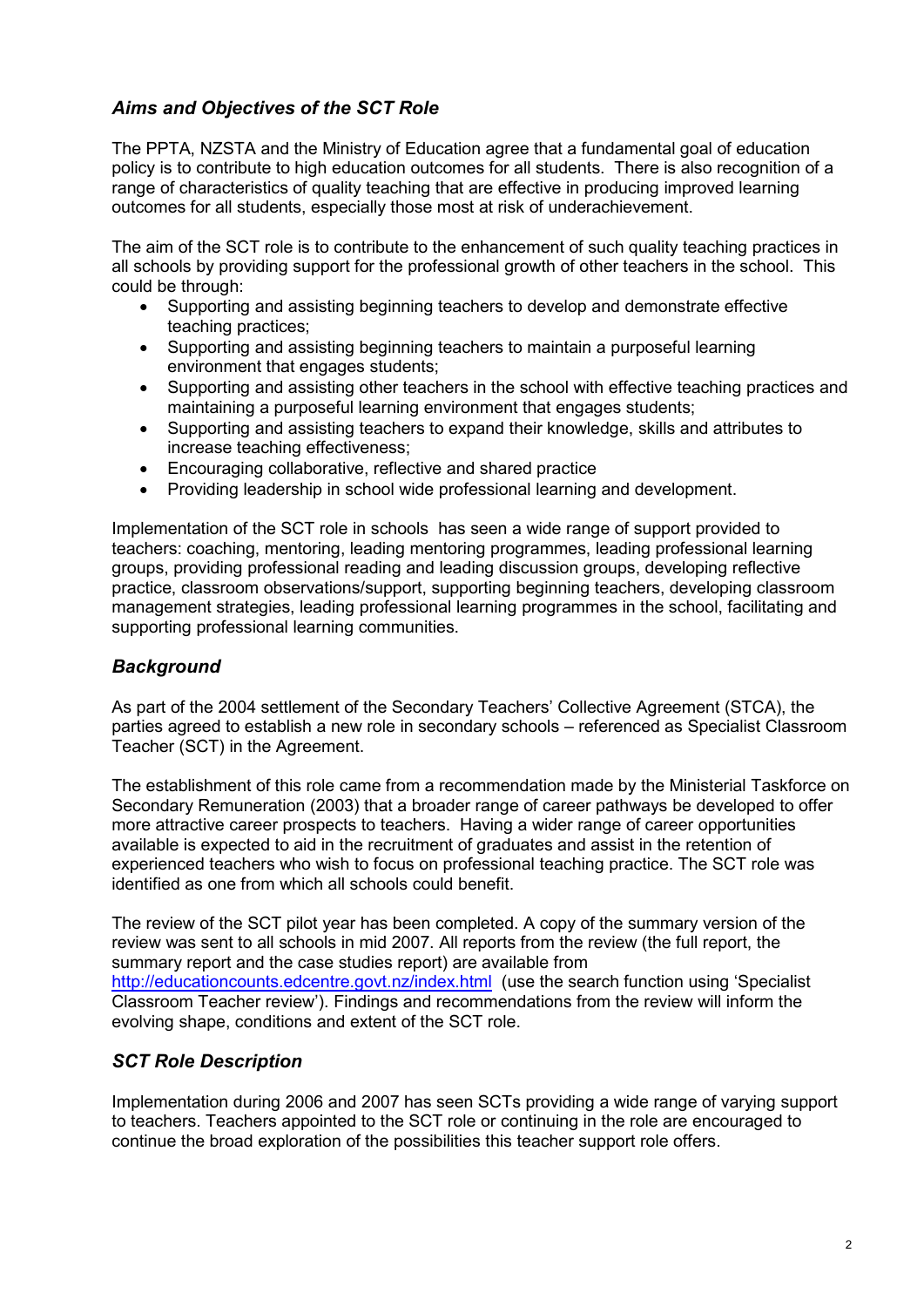It is not proposed that this role should necessarily replace any existing arrangements schools have for the induction and support for beginning teachers or teachers new to the school, or to replace any other professional development programme in the school, for example it is not intended to replace the PRT Co-ordinators. However, it may well complement existing support or be incorporated into it.

It is important that this role is kept separate from any appraisal, performance management or competency judgements. The SCT should always be seen in a support and guidance role, in order to operate with their teacher colleagues in a high-trust and confidential relationship.

Some schools have extended the duties and functions of their SCT by providing further time or recognition, or by providing additional resourcing and recognition to enable another teacher to work in a teacher support role. To remain eligible for the additional resourcing associated with the STCA provisions any teacher who operates in an extended role must continue to be a practising classroom teacher, and is expected to be teaching, as a guide, a minimum of 12 hours per week in order to maintain credibility as an effective classroom teacher.

Employers will need to develop their own role description for the SCT in their school, outlining the specific roles the SCT will perform. Regional Advisors from NZSTA or Leadership Advisors from School Support Services may be able to give further advice and guidance on developing job descriptions.

# *Resourcing for Appointments to the SCT Role (Salary and Time Allowances)*

The STCA provides that each secondary school board is entitled to appoint one teacher to the SCT role and will, on notification of an appointment, receive an additional 4 hours staffing per week to resource it. Schools of roll size of 1201 and above receive 8 hours staffing. . This time allowance must be dedicated to the person in the SCT role to fulfil their SCT duties and is in addition to their 5 non-contact hour entitlement (which applies to all full-time permanent and longterm relieving secondary teachers).

Teachers appointed to the SCT role will receive an allowance per annum which is equivalent to the value of two units.

The time and salary allowances cannot be split.

Please note that the allowance, although set at the *value* of two units, is not the *equivalent* of units. This allowance does not enable an SCT to progress through their qualifications maximum. Employers and SCTs should be aware of this when making/accepting appointments to the SCT role.

# *Eligibility for Appointment to the Role*

These eligibility requirements have been set as a guide to schools to appoint an experienced, well established teacher, with demonstrated knowledge about and expertise in teaching, to a professional learning leadership role in the school. This level of experience and expertise has been shown to be essential to the success of the role in a school.

The eligibility requirements were adjusted as a result of experiences and findings in the implementation phase. Schools must comply with these eligibility requirements.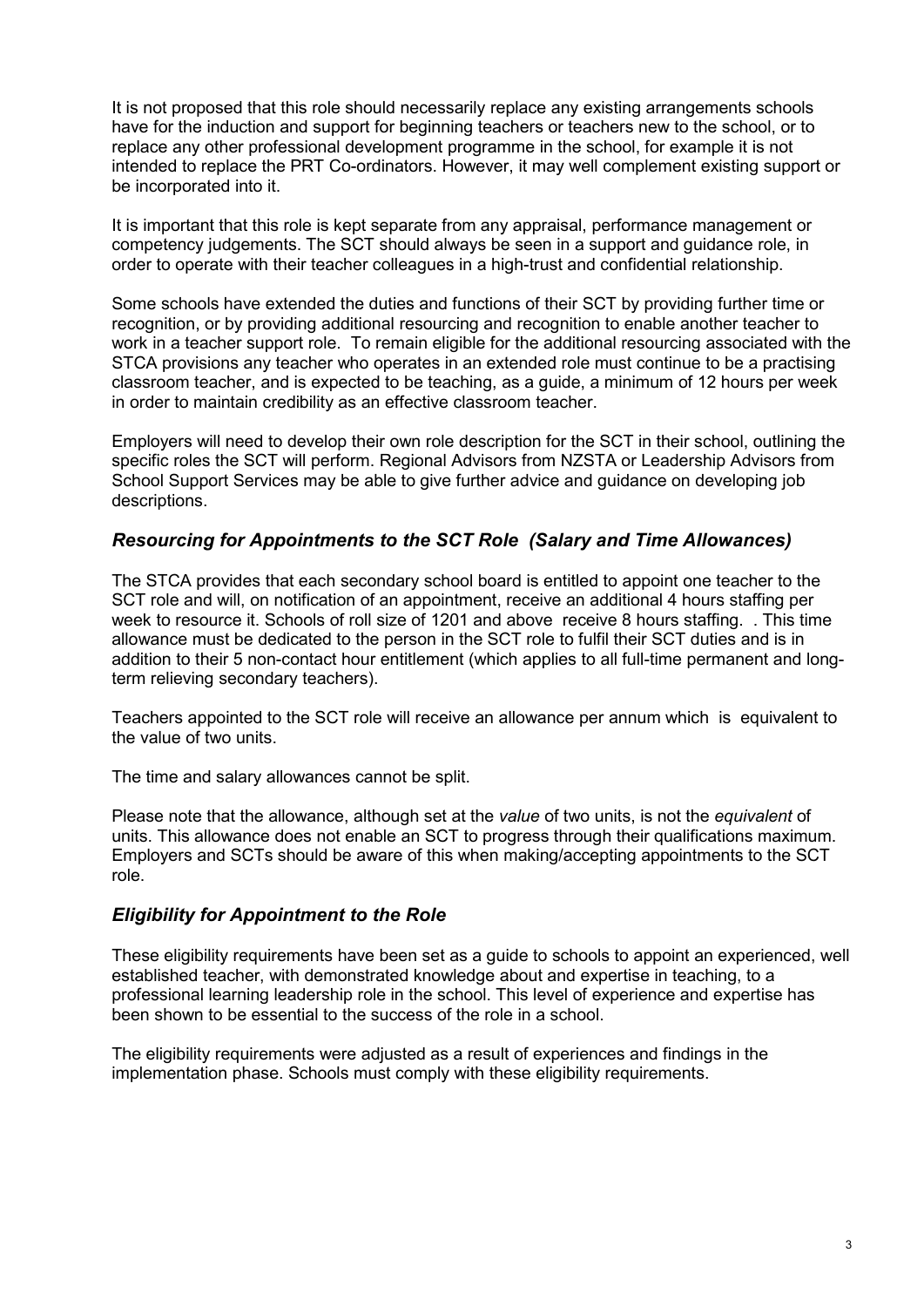In order to be eligible for the SCT role, a teacher must: (refer STCA 2011-2013 3.8B.4)

- Be a permanently appointed registered teacher, and
- Have at least six years total<sup>[2](#page-3-0)</sup> teaching experience (either in NZ or overseas), and
- Have had three successive successful attestations against the experienced teacher standards in the STCA, or overseas equivalent  $3$ , and
- Be a full time teacher, or a part time teacher with a significant classroom teaching load (as a guide of at least 12 hours per week) at time of application, and
- Meet other criteria in the agreed guidelines.

# *Terms and Conditions of Appointment to the SCT Role*

The SCT role offers an alternative career pathway for those teachers who want to remain centred in teaching practice through supporting and encouraging effective teaching, rather than following a management and administration pathway. As such, schools are asked to minimise other responsibilities of SCTs in order to allow them to focus on this important professional support role (eg it is not expected that SCTs will also hold senior or middle management roles).

Schools must comply with these terms and conditions, and will need to ensure that the focus of the role is on teacher professional learning.

SCTs may need to make choices about roles they wish to hold, which to forego, and career opportunities they wish to take.

Appointment to the SCT role:

- Appointees to permanent SCT roles *must* relinquish all salary units\* but may hold *one* fixed term unit where the school requires continuation of a specific responsibility, or chooses to extend the purpose and functions of the SCT role and provide further recognition:
- Appointees to fixed-term SCT roles *must* relinquish, for the term of the appointment, all salary units\* but may hold *one* fixed term unit where the school requires continuation of a specific responsibility, or chooses to extend the role and functions of the SCT position and provide further recognition;
- Appointees to fixed term SCT roles are entitled to protection of their current position subject to any existing agreement for that position.

\*Note: This does not restrict employers from allocating MMAs and 3R payments in the normal way.

#### *Support for the Role*

Where possible, schools should consider providing the following support for SCTs:

- A confidential but accessible office space away from the management/administration area of the school.
- Access to the network of others who have some aspect of professional oversight of teachers such as professional learning coordinator, HoDs, and possibly guidance counsellors.
- Professional learning opportunities that will support the work of the SCT.
- Relief cover to attend local SCT cluster or regional meetings.
- Resourcing for materials such as internet access, printing, photo copying, professional reading, etc.

<span id="page-3-0"></span> $2$  This mav be a combination of periods, eg with breaks out of teaching.

<span id="page-3-1"></span><sup>&</sup>lt;sup>3</sup> If the appointee has overseas experience and attestation, evidence should be supplied with the application form.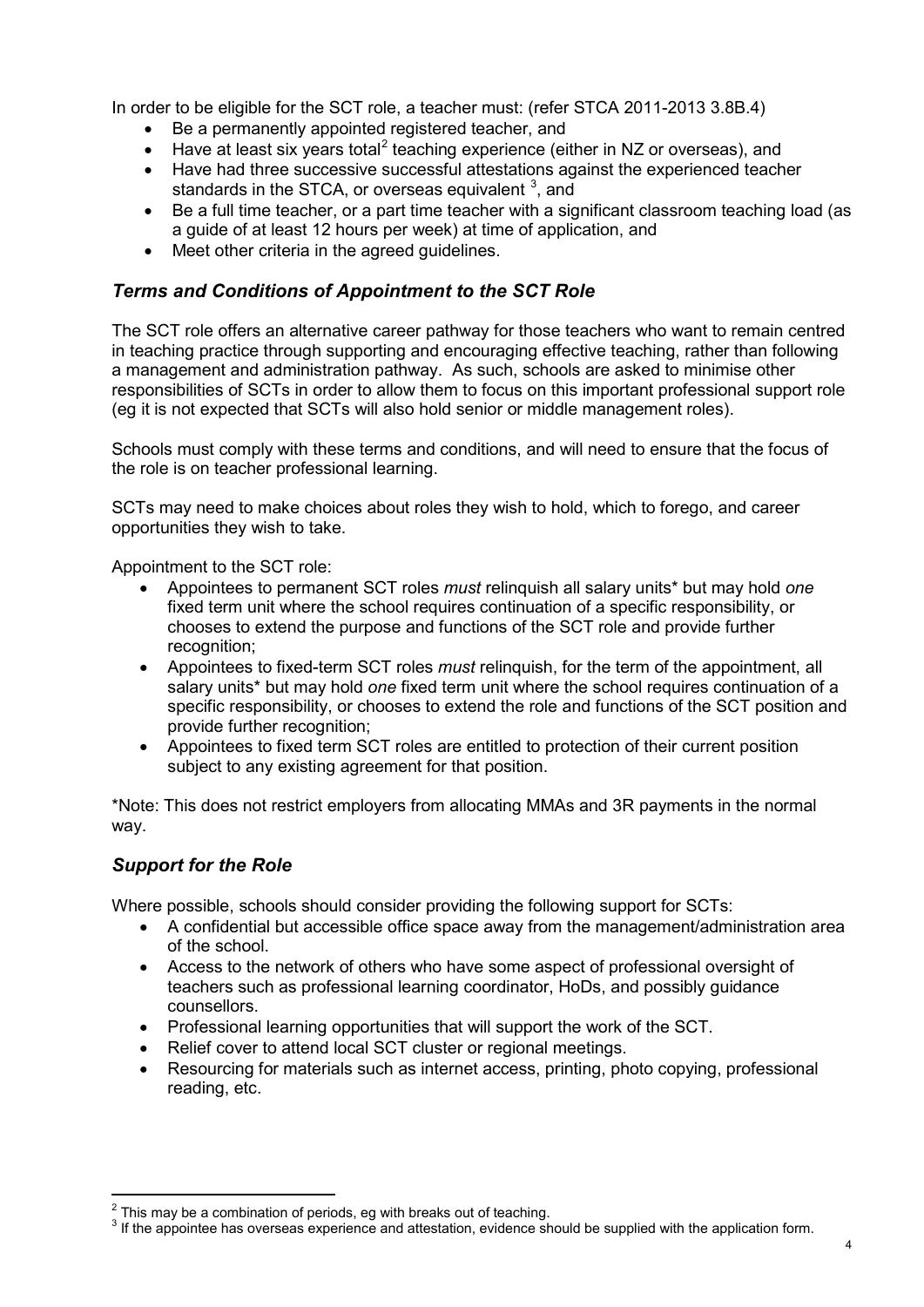# *Professional Development Support for SCTs*

SCTs are encouraged to participate in training days, network/cluster groups, and relevant professional learning opportunities offered by School Support Services in their region.

It is not intended to review and redistribute the *SCT Handbook 2007*. For most experienced SCTs that material has probably been superseded by other reference material, books or teacher professional learning websites. Copies of the *SCT Handbook 2007* are available from the Ministry of Education or regional School Support Services.

#### **Entitlement for fees reimbursement as study support**

The STCA (2011) provides for professional development support for SCTs with an entitlement to a reimbursement of fees for study towards relevant post graduate qualifications up to a maximum of \$1000 a year for each of two years.

The study undertaken should be agreed in discussion between the principal and the Specialist Classroom Teacher. The study should take into account the relevance to the role, the professional development needs of the SCT, and the professional learning support needs in the school. There is no need to seek approval for course(s) prior to commencing study.

The purpose of the SCT role is seen as: supporting other teachers to improve and develop practice; leading professional learning in the school; developing teacher practice for improved student outcomes.

Examples of areas for the post-graduate qualifications that SCTs may wish to consider could include: adult education, mentoring/coaching, teacher professional learning.

Application forms, to apply for reimbursement, are available on the Ministry of Education website.

# *Advertising, Selection and Appointment Process*

For the pilot phase all appointments to the SCT role were required to be internal. The expectation is that this will continue to be the case, as the trust and confidence of the staff in the person appointed is crucial to the success of this role. However, in certain circumstances, where schools have been unable to appoint internally and have an actual teaching vacancy, they may advertise externally in the Education Gazette and other media usually used.

The advertising, selection and appointment process should be as follows:

- 1. The employer must ensure that there is an **open and transparent** internal process of advertising, selection and appointment to the role;
	- All teachers in the school must be notified of the eligibility requirements, role description and the selection process
	- Experience from the pilot indicated that it was useful to include staff consultation and involvement in the selection process, in order to secure staff awareness of and confidence in the role.
	- It is the responsibility of the employer and principal to ensure that the most suitable applicant, according to the criteria, is selected for appointment to the SCT role.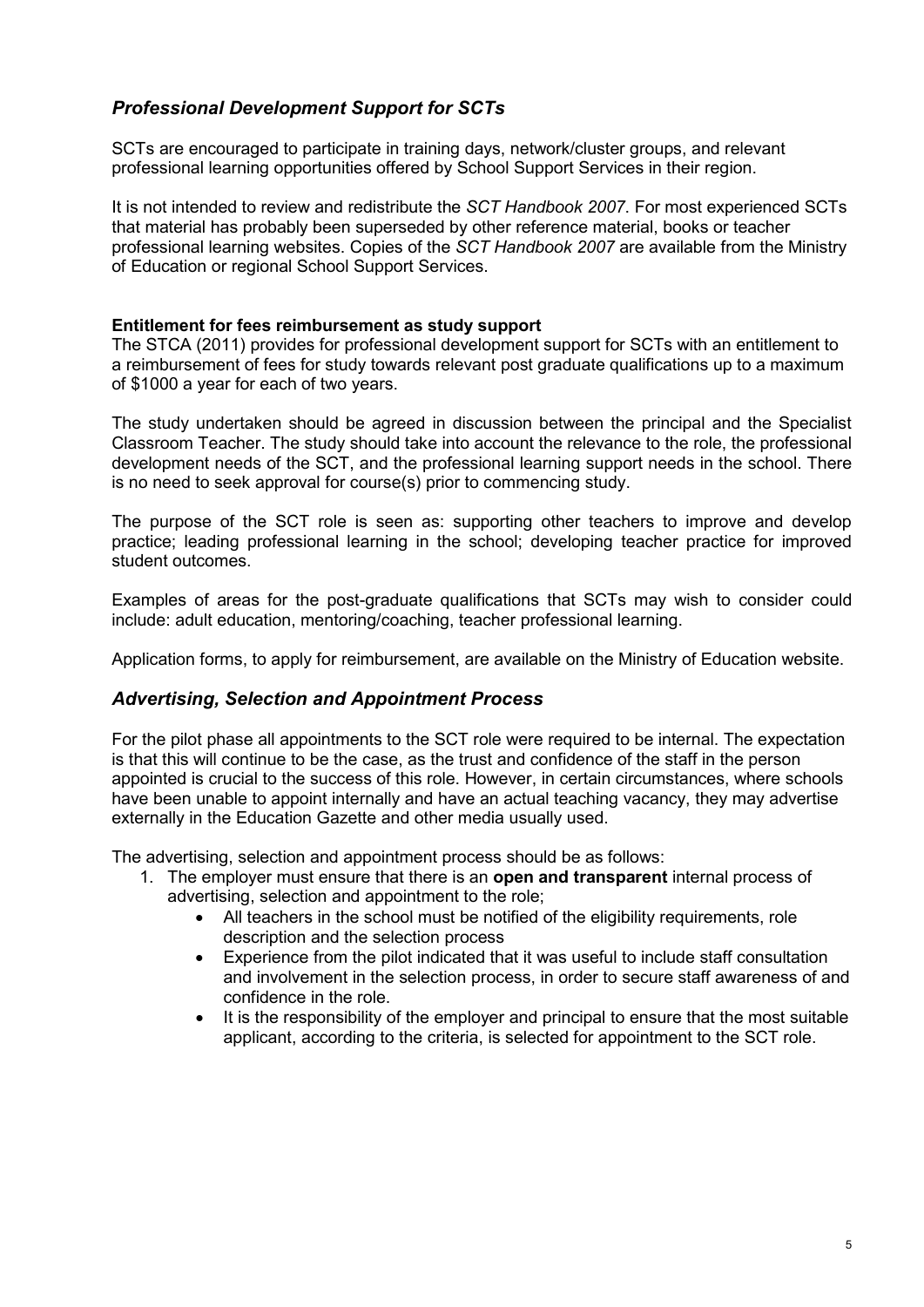- 2. Options for appointment:
	- Where the employer is confident that an applicant will clearly meet eligibility requirements, role description and criteria, it will be able to offer a permanent appointment to the SCT role.
	- Where a permanent appointment is not made, the employer may:
		- 1. Offer a fixed-term appointment  $4$ ; or
			- 2. Advertise externally if the school has an actual teaching vacancy; or
			- 3. Make no appointment.

# *Criteria for Appointment to the SCT Role*

Certain knowledge, skills, experience and personal qualities make for an effective SCT who is able to fulfil the aims and objectives of the role.

Applicants will need to demonstrate expertise in a number of the following areas.

#### **Knowledge/Skills**

The SCT is a highly effective classroom teacher who consistently demonstrates exemplary practice by:

In own teaching:

- Demonstrating expertise and refined strategies in the practice of teaching, including:
	- high and clear expectations of all learners' abilities to achieve
	- ability to respond flexibly and appropriately to the needs of diverse learners
	- use of evidence to guide teaching and learning
	- use of reflective inquiry in their own teaching practice
	- purposeful relationships with learners, families, communities and colleagues
- Demonstrating a sound knowledge of the theory and practical application of curriculum, learning and assessment
- Being conversant with current educational research, best practice and current issues and initiatives in education to inform teaching practice

Transfer of knowledge:

- Understanding how adults learn and having knowledge of effective professional learning strategies for teachers
- Effectively communicating sound knowledge and practice of teaching and learning to other teachers across subject, class and school contexts
- Assisting colleagues to apply reflective practice in working to address problems, improve student engagement and raise student achievement
- Creating opportunities to share current educational research, best practice and current issues and initiatives in education with colleagues
- Being a highly skilled observer and providing timely and sufficient feed-back and feedforward to colleagues

# **Experience**

-

Relevant experience for an appointee to the SCT role could include:

- $\bullet$  Extensive teaching experience<sup>[5](#page-5-1)</sup>
- Successful collaboration with other teachers to improve teaching practice
- Successful experience in mentoring beginning teachers
- Successful experience in mentoring/coaching other teachers
- Leading or facilitating the professional learning of other teachers

<span id="page-5-0"></span><sup>&</sup>lt;sup>4</sup> NOTE: a fixed-term appointment is not to be made in order to establish the suitability of an employee for permanent appointment.

<span id="page-5-1"></span> $5$  Minimum of six years for eligibility to apply for the SCT role